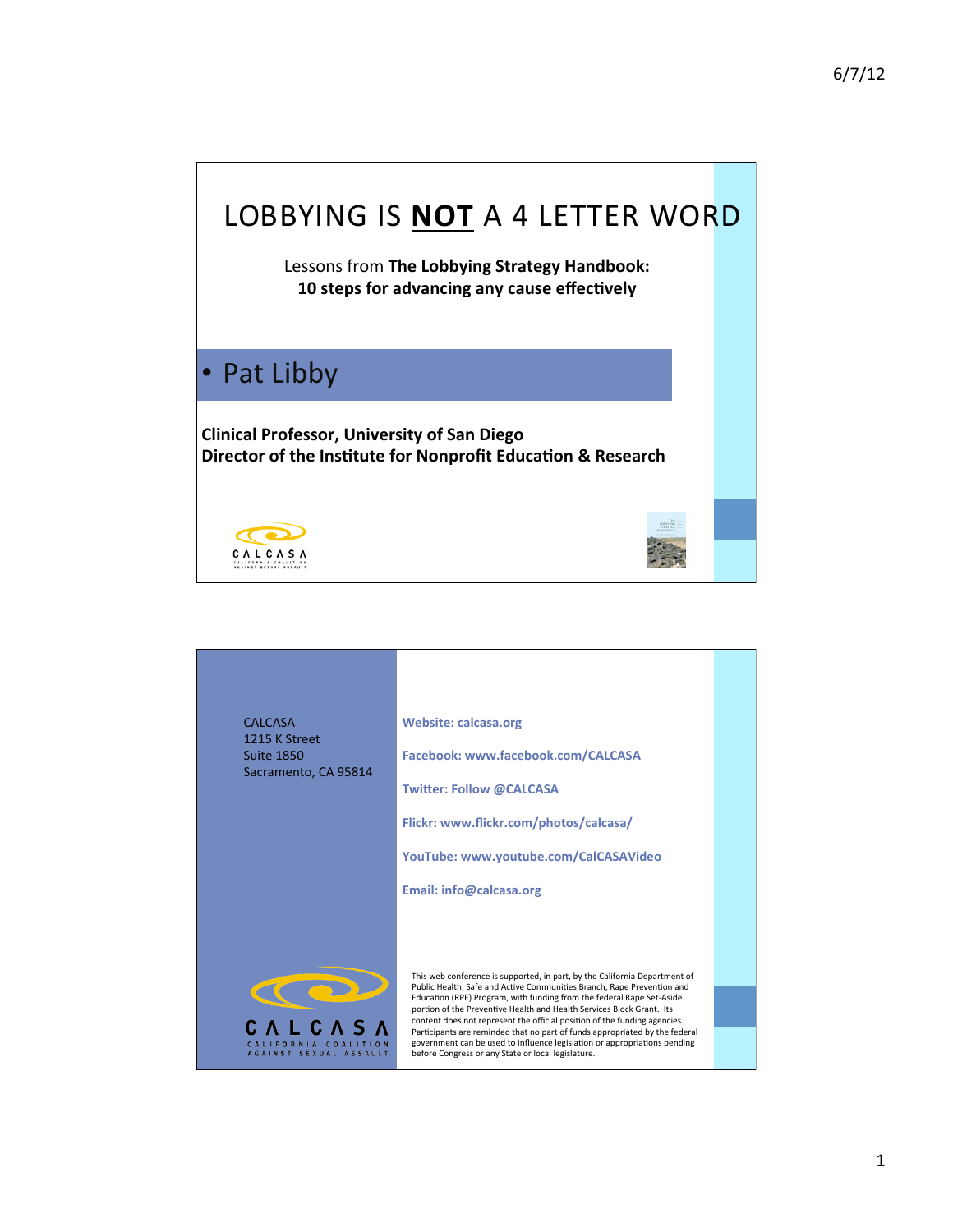# What is lobbying?

In the simplest terms, and according to the Center for Lobbying in the Public Interest, it is attempting to influence legislation. Advocacy is the broader umbrella that involves influencing public opinion & public policy.

Regarding legislation it means:

- Taking a position
- Communicating with law-makers
- Telling the public how to vote
- Urging your members to vote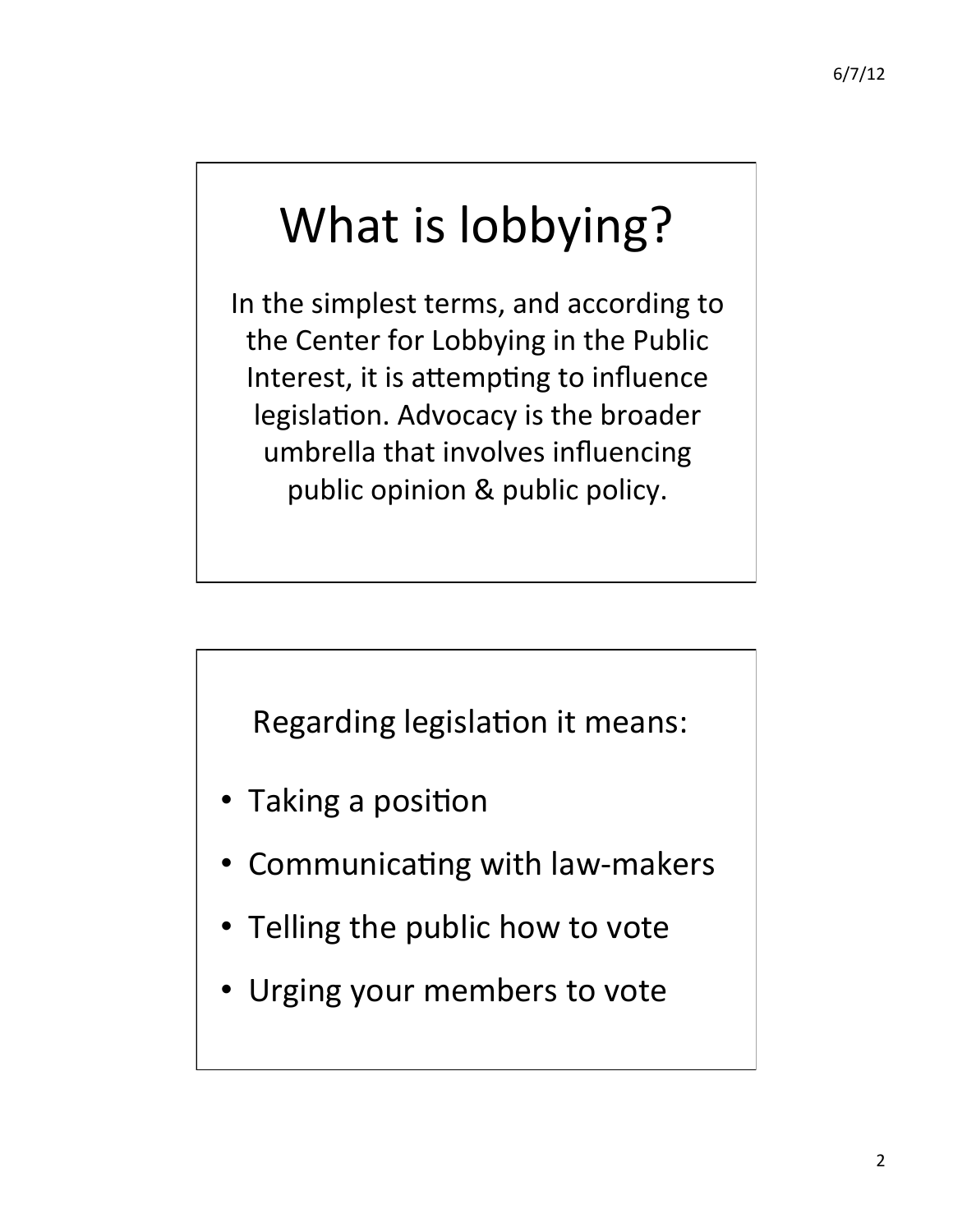## Nonprofits can lobby through the Insubstantial test

Which, just to be confusing, is also known by the IRS as the Substantial part test. What the IRS says is that ALL nonprofits may lobby as long as those activities do not comprise a substantial part of what the organization does. In other words, nonprofits may dedicate an insubstantial amount of resources to lobbying. The tricky part is that the IRS doesn't define what it means by "insubstantial.

> OR, nonprofits can choose the Expenditure Test, also known as 501 (h) election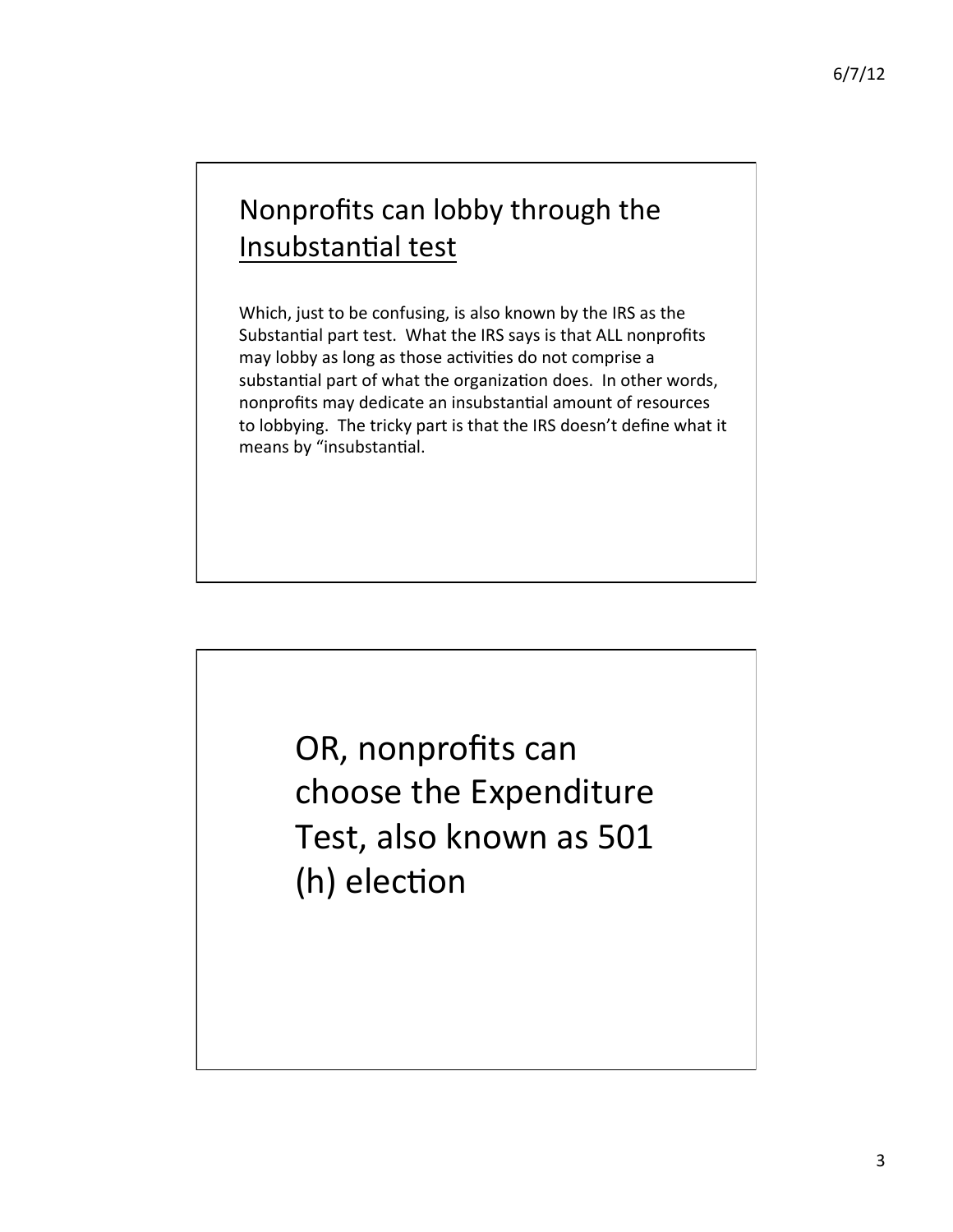| Form 5768<br>(Rev. September 2009)<br>Department of the Treasury<br>Internal Revenue Service | Election/Revocation of Election by an Eligible<br>Section 501(c)(3) Organization To Make<br><b>Expenditures To Influence Legislation</b><br>(Under Section 501(h) of the Internal Revenue Code)                                                                            |                        | For IRS<br>Use Only $\blacktriangleright$ |
|----------------------------------------------------------------------------------------------|----------------------------------------------------------------------------------------------------------------------------------------------------------------------------------------------------------------------------------------------------------------------------|------------------------|-------------------------------------------|
| Name of organization                                                                         |                                                                                                                                                                                                                                                                            |                        | Employer identification number            |
|                                                                                              | Number and street (or P.O. box no., if mail is not delivered to street address)                                                                                                                                                                                            |                        | Room/suite                                |
| City, town or post office, and state                                                         |                                                                                                                                                                                                                                                                            |                        | $ZP + 4$                                  |
|                                                                                              | Election—As an eligible organization, we hereby elect to have the provisions of section 501(h) of the Code, relating to<br>all subsequent tax years until revoked.<br>Note: This election must be signed and postmarked within the first taxable year to which it applies. | (Month, day, and year) | and                                       |
|                                                                                              | Revocation—As an eligible organization, we hereby revoke our election to have the provisions of section 501(h) of the Code,<br>relating to expenditures to influence legislation, apply to our tax year ending                                                             |                        | (Month, day, and year)                    |
|                                                                                              | Note: This revocation must be signed and postmarked before the first day of the tax year to which it applies.<br>Under penalties of perjury, I declare that I am authorized to make this (check applicable box) $\blacktriangleright$                                      |                        | revocation<br>election                    |
|                                                                                              | on behalf of the above named organization.                                                                                                                                                                                                                                 |                        |                                           |
|                                                                                              |                                                                                                                                                                                                                                                                            |                        |                                           |

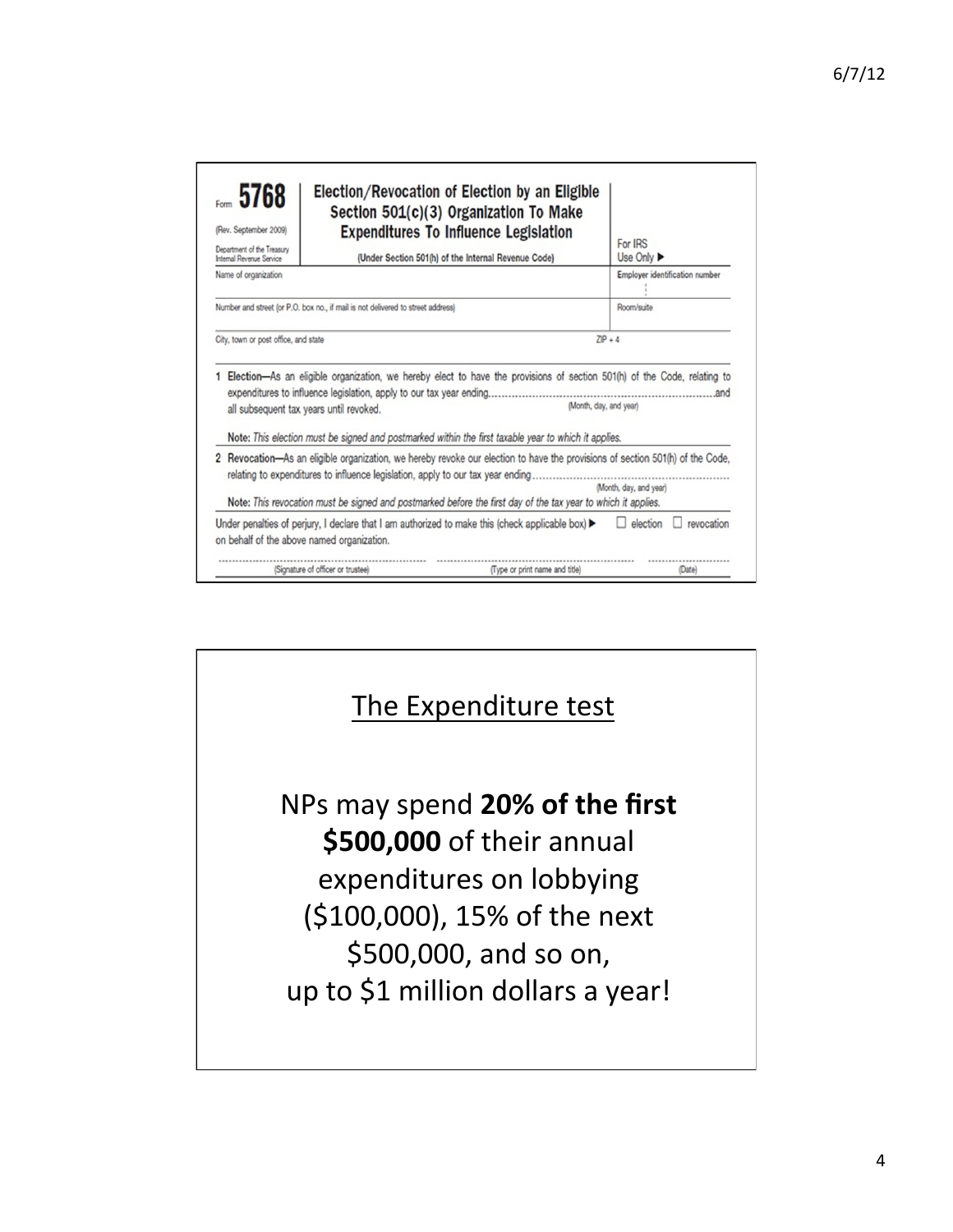### Direct Lobbying under expenditure test

- It is when you take your case directly to elected officials or their representatives.
- This includes, for example, when you lobby someone from the board of supervisors or city council. Interestingly, lobbying school committee members is not considered lobbying according to the IRS.
- When you call upon your members to take action for example, asking people to contact a specific legislator to support a particular bill, that is ALSO direct lobbying. The members of your nonprofit are considered part of your organization and therefore, are lobbying directly.
- The IRS permits you to spend all of your money on direct lobbying.

#### Grassroots Lobbying

- Grassroots lobbying is when you issue a "call to action" to the general public – urging them to support a specific piece of legislation and to take action on it.
- You are allowed by law to spend  $\frac{1}{4}$  of your permissible expenditures on grassroots lobbying.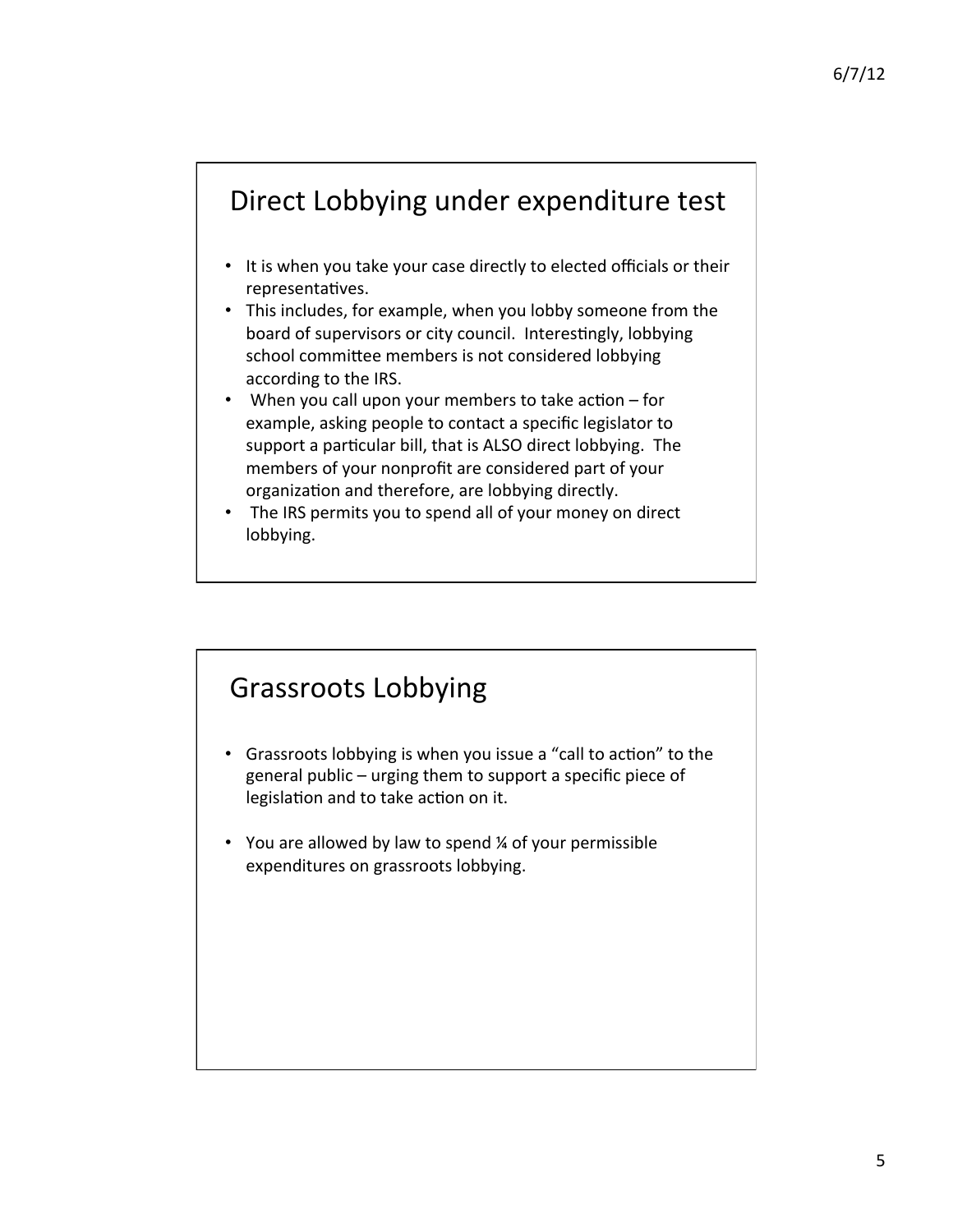| Annual Exempt-Purpose<br>Expenditures | Total Direct Lobbying<br>Expenditures Allowable       | Total Grassroots Lobbying<br>Expenditures Allowable                |
|---------------------------------------|-------------------------------------------------------|--------------------------------------------------------------------|
| Up to \$500,000                       | 20% of exempt-purpose expenditures<br>up to \$100,000 | One-quarter of the total<br>direct lobbying expenditure<br>ceiling |
| \$500,000-\$1 million                 | $$100,000 + 15\%$ of excess over \$500,000            | $$25,000 + 3.75\%$ of<br>excess over \$500,000                     |
| \$1 million-\$1.5 million             | $$175,000 + 10\%$ of excess over \$1 million          | $$43,750 + 2.5\%$ of excess<br>over \$1 million                    |
| \$1.5 million-\$17 million            | $$225,000 + 5\%$ of excess over \$1.5 million         | $$56,250 + 1.25\%$ of excess<br>over \$1.5 million                 |
| Over \$17 million                     | \$1 million                                           | \$250,000                                                          |

# Under 501 (h) You're not lobbying when...

- · Influencing regulations
- Communicating with members
- Testifying
- · Discussing broad, social, economic issues
- · Doing nonpartisan research
- · Self-defense lobbying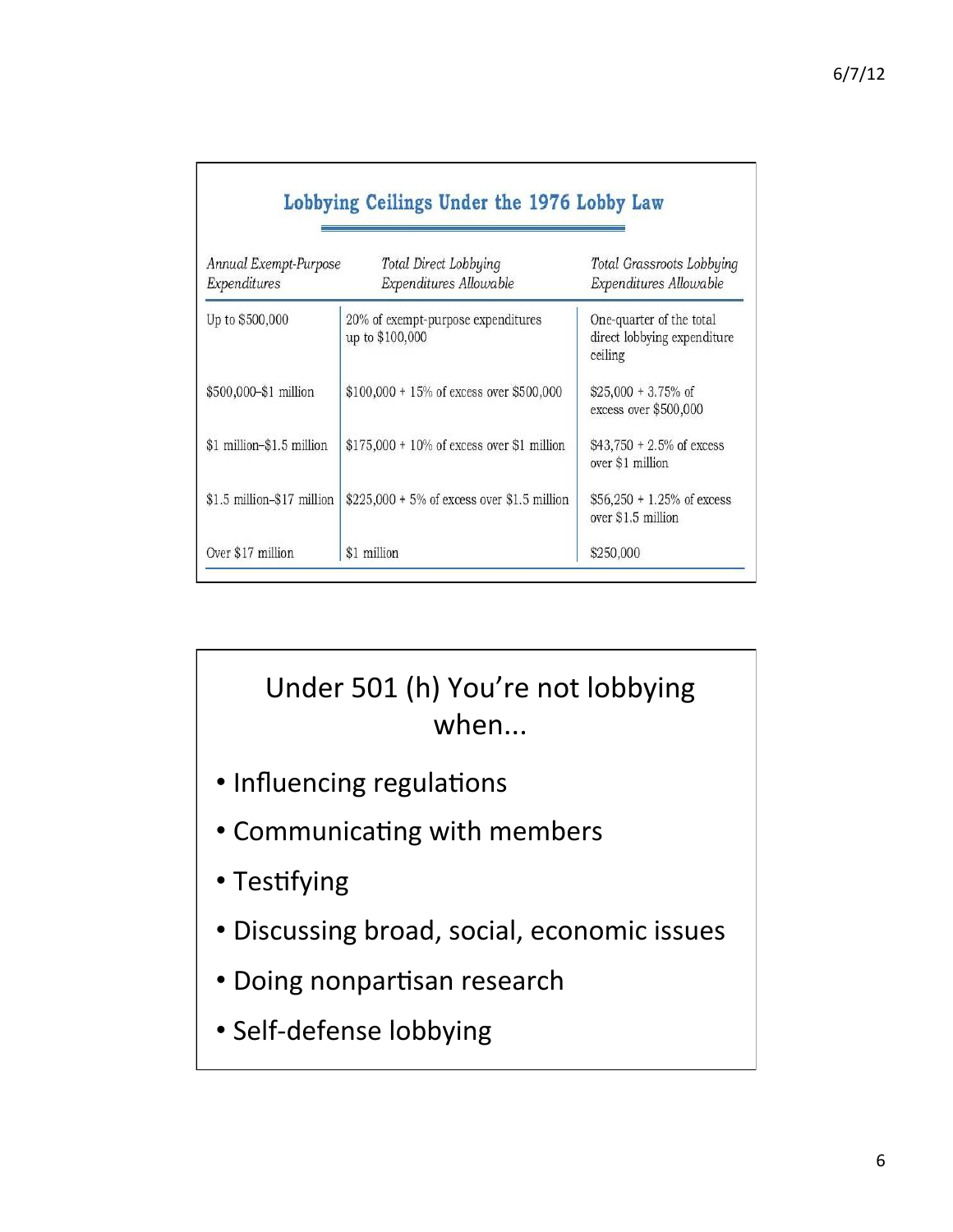